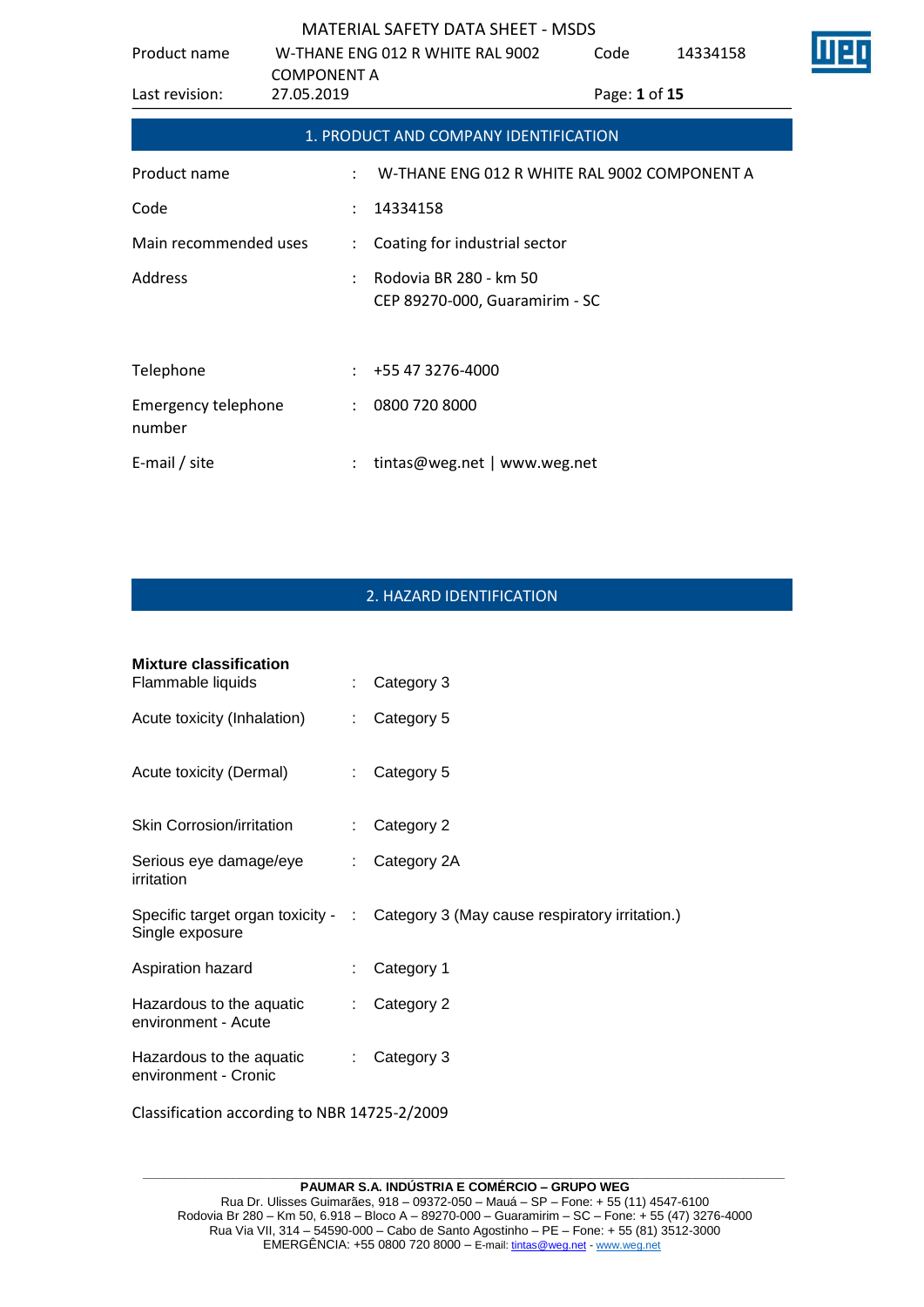|                           | W-THANE ENG 012 R WHITE RAL 9002<br><b>COMPONENT A</b> | Code<br>14334158                                                                                                      |
|---------------------------|--------------------------------------------------------|-----------------------------------------------------------------------------------------------------------------------|
| Last revision:            | 27.05.2019                                             | Page: 2 of 15                                                                                                         |
| <b>Labelling Elements</b> |                                                        |                                                                                                                       |
|                           |                                                        |                                                                                                                       |
|                           |                                                        |                                                                                                                       |
|                           |                                                        |                                                                                                                       |
| <b>Warning phrase</b>     | Danger                                                 |                                                                                                                       |
| <b>Hazard phrases</b>     |                                                        | H226 Flammable liquid and vapour.<br>H333 May be harmful if inhaled.                                                  |
|                           |                                                        | H313 May be harmful in contact with skin.                                                                             |
|                           |                                                        | H315 Causes skin irritation.<br>H319 Causes serious eye irritation.                                                   |
|                           |                                                        | H335 May cause respiratory irritation.                                                                                |
|                           | H401 Toxic to aquatic life.                            | H304 May be fatal if swallowed and enters airways.                                                                    |
|                           |                                                        | H412 Harmful to aquatic life with long lasting effects.                                                               |
| <b>Caution Phrases</b>    |                                                        |                                                                                                                       |
|                           | <b>Prevention:</b>                                     | P210 Keep away from heat, hot surfaces, sparks, open flames                                                           |
|                           |                                                        | and other ignition sources. No smoking.                                                                               |
|                           |                                                        | P233 Keep container tightly closed.                                                                                   |
|                           |                                                        | P240 Ground/bond container and receiving equipment.                                                                   |
|                           |                                                        | P261 Avoid breathing dust/ fume/ gas/ mist/ vapours/ spray.                                                           |
|                           |                                                        | P273 Avoid release to the environment.                                                                                |
|                           | <b>Reaction:</b>                                       | P301+P310 IF SWALLOWED: Immediately call a POISON                                                                     |
|                           | CENTER.                                                |                                                                                                                       |
|                           |                                                        | P303+P361+P353 IF ON SKIN (or hair): Take off immediately<br>all contaminated clothing. Rinse skin with water/shower. |
|                           |                                                        | P312 Call a POISON CENTER/ doctor/if you feel unwell.                                                                 |
|                           |                                                        | P331 Do not induce vomiting.                                                                                          |
|                           | P337+P313<br>advice/attention.                         | lf<br>irritation<br>medical<br>persists<br>eye<br>get                                                                 |
|                           | reuse.                                                 | P362+P364 Take off contaminated clothing and wash it before                                                           |
|                           | extinguish.                                            | P370+P378 In case of fire: Use as chapter 5 of MSDS to                                                                |
|                           | Storage:                                               |                                                                                                                       |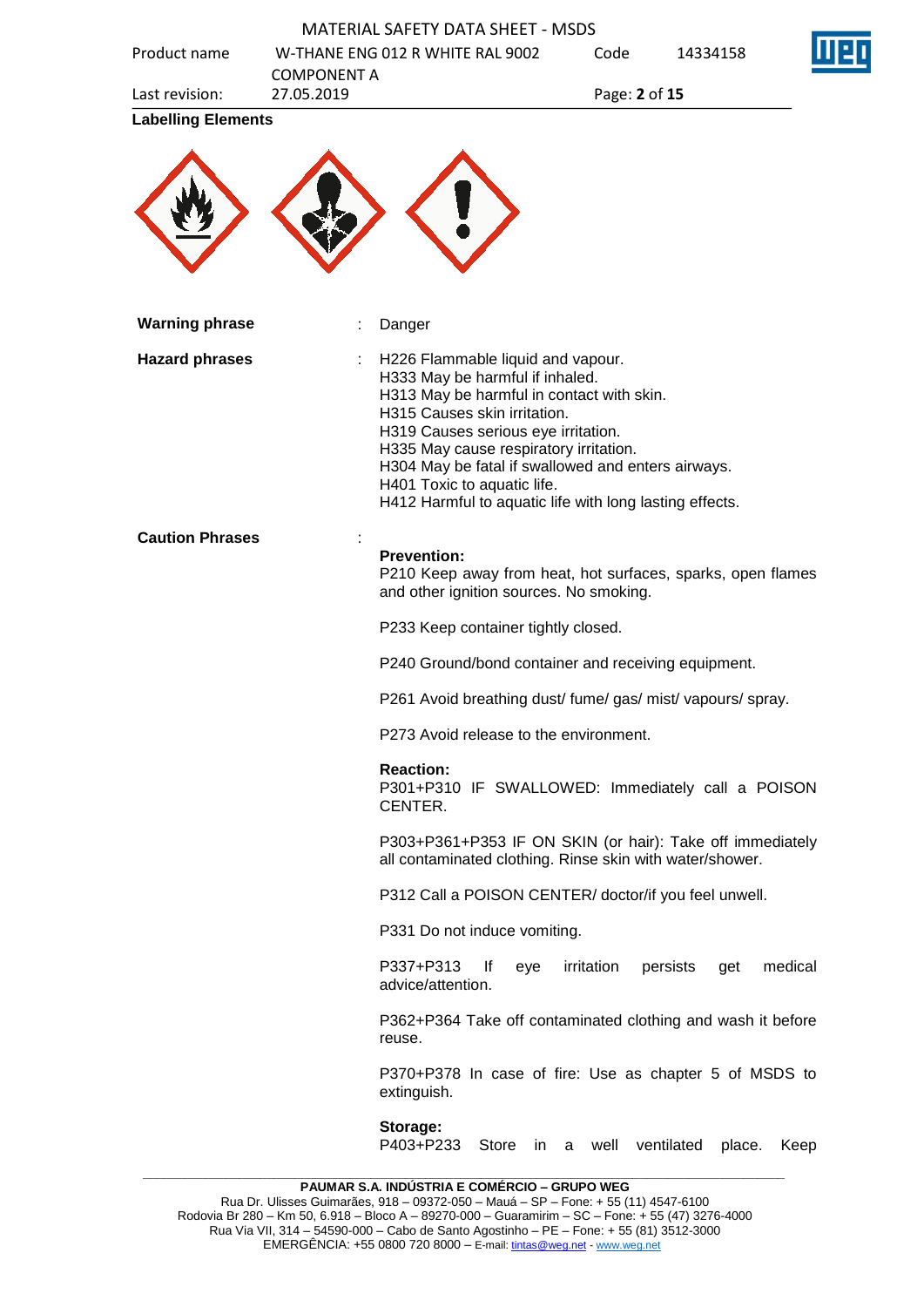| Product name   |                                  | W-THANE ENG 012 R WHITE RAL 9002                                                                                                                                                                      | Code          | 14334158 |  |
|----------------|----------------------------------|-------------------------------------------------------------------------------------------------------------------------------------------------------------------------------------------------------|---------------|----------|--|
| Last revision: | <b>COMPONENT A</b><br>27.05.2019 |                                                                                                                                                                                                       | Page: 3 of 15 |          |  |
|                |                                  | containertightly closed.                                                                                                                                                                              |               |          |  |
|                |                                  | P403+P235 Store in a well ventilated place. Keep cool.                                                                                                                                                |               |          |  |
|                |                                  | Treatmentand disposal of waste:<br>P501 Dispose of contents/container as chapter 13 of the<br>MSDS.                                                                                                   |               |          |  |
| Other hazard   |                                  | Can cause allergic reactions on the skin.<br>When heated above its flash point, this material will release<br>toxic vapors and flames, and can burn in open area if exposed<br>to an ignition source. |               |          |  |
|                |                                  |                                                                                                                                                                                                       |               |          |  |

### 3. COMPOSITION AND INFORMATION ABOUT THE INGRENDIENTS

**Product type:** : Mixture

#### **Ingrendients that contribute to danger:**

| Product name                                               | CAS No.    | <b>Risck classification</b>                                                                                                                                                                                                                                                                                                                                                                 | Concentration [%] |
|------------------------------------------------------------|------------|---------------------------------------------------------------------------------------------------------------------------------------------------------------------------------------------------------------------------------------------------------------------------------------------------------------------------------------------------------------------------------------------|-------------------|
| SOLVENT XYLENE (S)                                         | 1330-20-7  | Flammable liquids,<br>Category 3<br>Acute toxicity Dermal,<br>Category 4<br>Acute toxicity<br>Inhalation,<br>Category 4<br>Skin Corrosion/irritation<br>Category 2                                                                                                                                                                                                                          | $>= 20 - < 30$    |
| <b>SOLVENT NAPHTHA</b><br>(PETROLEUM) LIGHT<br><b>AROM</b> | 64742-95-6 | Flammable liquids,<br>Category 3<br>Skin Corrosion/irritation<br>Category 2<br>Serious eye<br>damage/eye irritation,<br>Category 2A<br>Specific target organ<br>toxicity - Single<br>exposure,<br>Category 3<br>Aspiration hazard,<br>Category 1<br>Hazardous to the<br>aquatic environment -<br>Acute,<br>Category 2<br>Hazardous to the<br>aquatic environment -<br>Cronic,<br>Category 2 | $>= 10 - 20$      |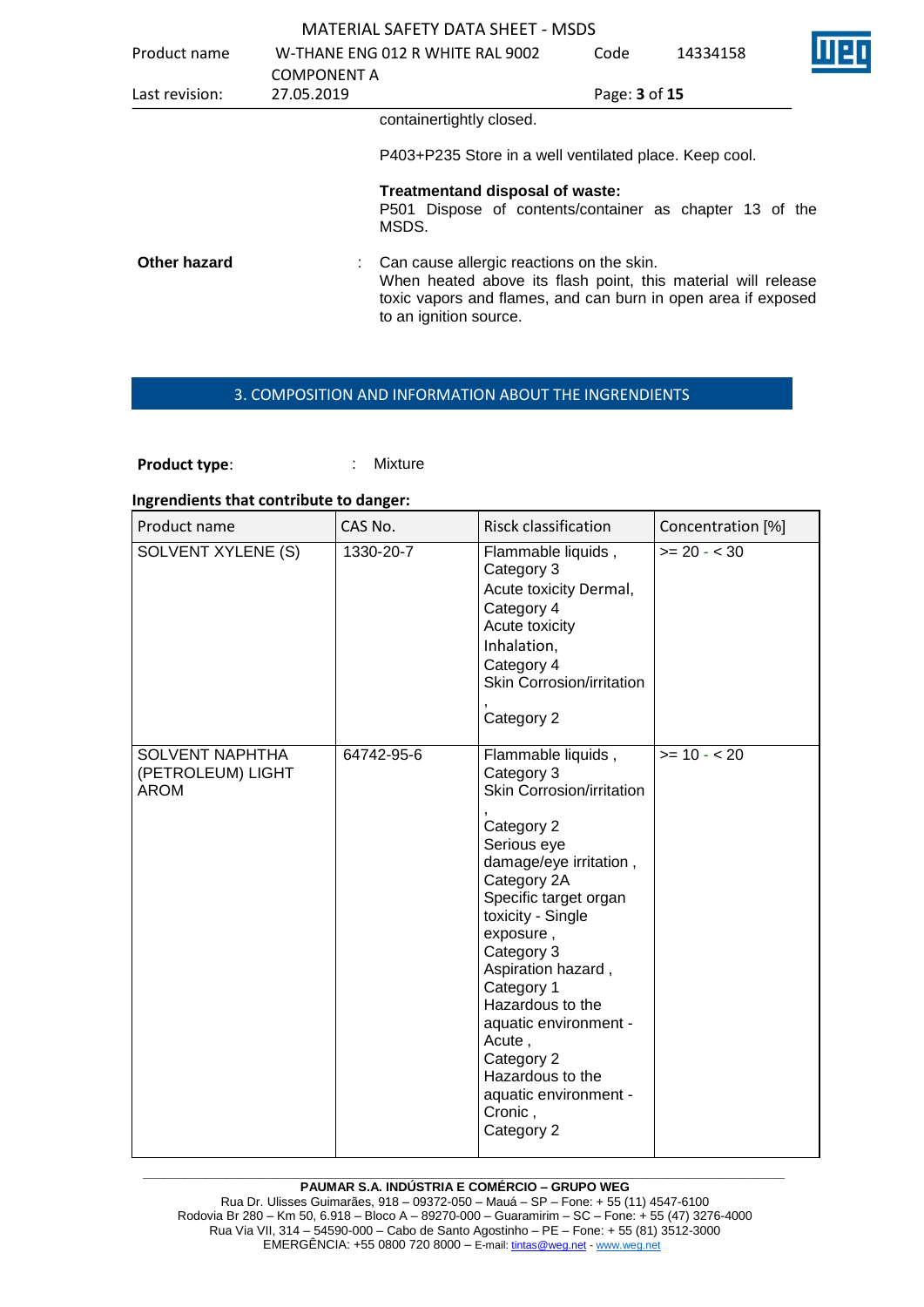Product name W-THANE ENG 012 R WHITE RAL 9002 COMPONENT A Code 14334158



| Last revision:                               | <b>CUIVIPUNENT A</b><br>27.05.2019 |         | Page: 4 of 15                                                                                                                                                     |            |
|----------------------------------------------|------------------------------------|---------|-------------------------------------------------------------------------------------------------------------------------------------------------------------------|------------|
| <b>SOLVENT METHYL</b><br><b>ETHYL KETONE</b> |                                    | 78-93-3 | Flammable liquids,<br>Category 3<br>Serious eye<br>damage/eye irritation,<br>Category 2A<br>Specific target organ<br>toxicity - Single<br>exposure,<br>Category 3 | $>= 1 - 5$ |

|                                                                          | <b>4. FIRST AID MEASURES</b>                                                                                                                                                                                                                                                                                                                                                                                                                                                               |
|--------------------------------------------------------------------------|--------------------------------------------------------------------------------------------------------------------------------------------------------------------------------------------------------------------------------------------------------------------------------------------------------------------------------------------------------------------------------------------------------------------------------------------------------------------------------------------|
| <b>Inhalation</b>                                                        | : Take the victim to fresh air, keeping them rested and warm. If<br>breathing is irregular or has stopped, apply<br>artificial<br>respiration. Do not give anything orally. Seek medical<br>assistance immediately, bringing the product label whenever<br>possible.                                                                                                                                                                                                                       |
| <b>Contact with the skin</b>                                             | : Remove the product with vegetal oil (cooking oil) and then<br>wash the skin thoroughly with plenty of water. Do not use<br>solvents or thinners. Seek medical attention in case of any<br>irritation or other symptoms.                                                                                                                                                                                                                                                                  |
| <b>Contact with the eyes</b>                                             | : Remove contact lenses, if wearing any. Flush the eyes with<br>running water for at least 15 minutes, holding the eyelids<br>apart. Seek medical assistance immediately, bringing the<br>product label with you.                                                                                                                                                                                                                                                                          |
| Ingestion                                                                | : Do not provoke vomiting. Consult with a doctor immediately.                                                                                                                                                                                                                                                                                                                                                                                                                              |
| <b>Most important symptoms</b><br>and effects, both acute and<br>delayed | Headaches, dizziness, fatigue and in extreme cases, loss of<br>consciousness.                                                                                                                                                                                                                                                                                                                                                                                                              |
| Notes for the doctor                                                     | : Treat symptomatically. Do not induce vomiting because of risk<br>of aspiration of gastric contents into the lungs. Gastric lavage<br>is recommended when the patient ingests large quantities,<br>more than 5ml of the substance in its pure form. The toxic<br>potential of the quantity consumed must be evaluated in<br>relation to the risk of aspiration during gastric lavage.<br>Activated coal in solution could be useful. However, in some<br>cases the coal induces vomiting. |

## 5. FIRE-FIGHTING MEASURES

| Suitable extinguishing | $\therefore$ Water in mist form |
|------------------------|---------------------------------|
| methods                | Carbon dioxide (CO2)            |
|                        | Foam alcohol resistent          |
|                        | Dry chemical powder             |
|                        |                                 |

**Extinguishing methods not** : Direct water jet.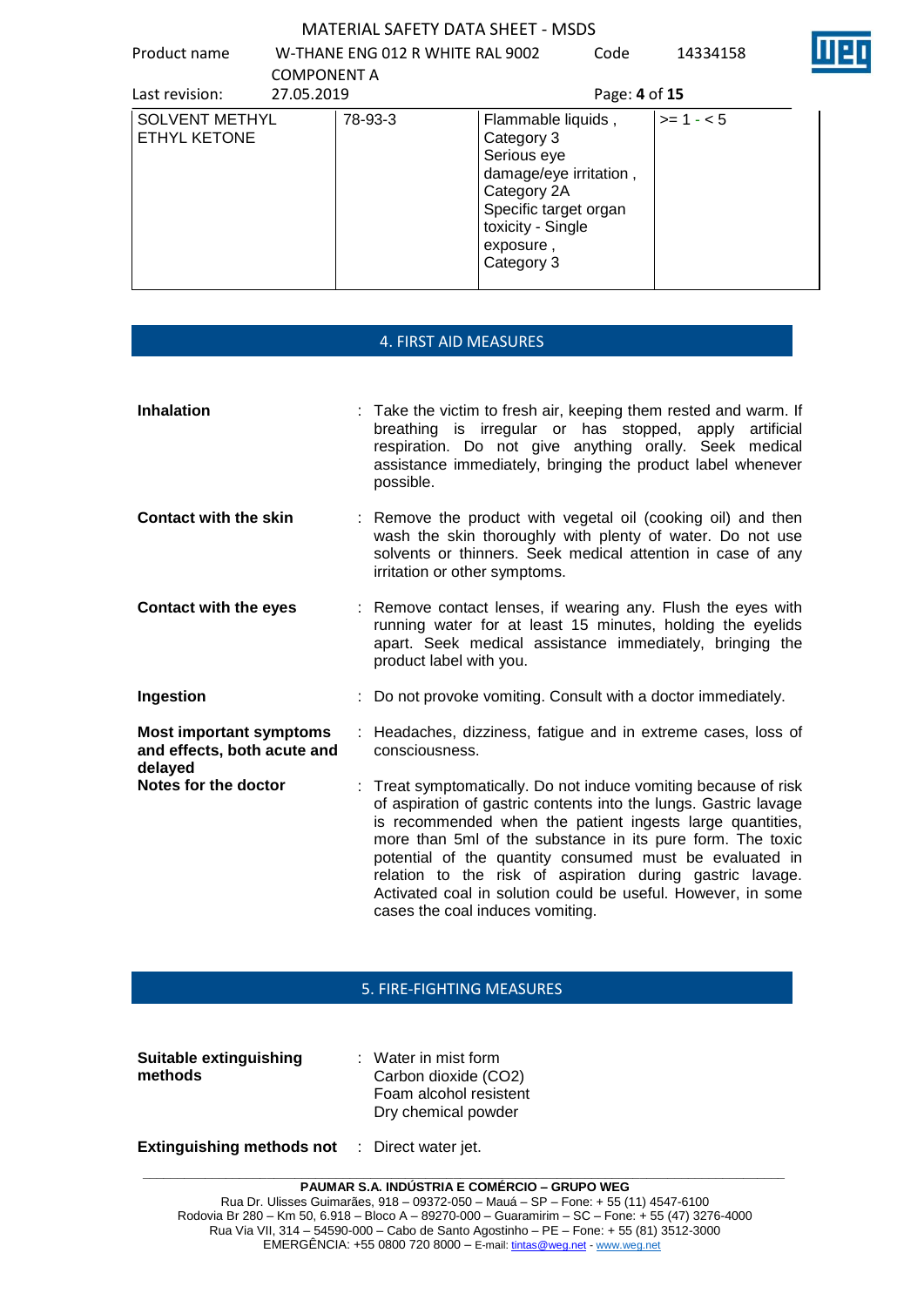|                                                   |                                  | <b>MATERIAL SAFETY DATA SHEET - MSDS</b>                                                                                                                                                                                                                                                                                                                                                                                                                                                                                                                                                                                                                                                                                    |               |          |  |
|---------------------------------------------------|----------------------------------|-----------------------------------------------------------------------------------------------------------------------------------------------------------------------------------------------------------------------------------------------------------------------------------------------------------------------------------------------------------------------------------------------------------------------------------------------------------------------------------------------------------------------------------------------------------------------------------------------------------------------------------------------------------------------------------------------------------------------------|---------------|----------|--|
| Product name                                      |                                  | W-THANE ENG 012 R WHITE RAL 9002                                                                                                                                                                                                                                                                                                                                                                                                                                                                                                                                                                                                                                                                                            | Code          | 14334158 |  |
| Last revision:                                    | <b>COMPONENT A</b><br>27.05.2019 |                                                                                                                                                                                                                                                                                                                                                                                                                                                                                                                                                                                                                                                                                                                             | Page: 5 of 15 |          |  |
| recommended                                       |                                  |                                                                                                                                                                                                                                                                                                                                                                                                                                                                                                                                                                                                                                                                                                                             |               |          |  |
| <b>Specific dangers</b>                           |                                  | : Flammable liquid and vapour. Dangerous when exposed to<br>heat or ignition source. Exposed packaging to the fire may<br>rupture due to the increased pressure with risk of a<br>subsequent explosion. The vapours are havier than the air<br>and spread close to the ground and it can move to the ignition<br>source and provoke fire or backspace of the flames. Avoid the<br>accumulation of vapours in depressions on the ground,<br>manholes, basement etc. The vapours and/or the particles<br>finely divided (spray) may form explosive mixtures with the air.<br>In case of burning of the product, it forms carbon and nitrogen<br>compounds. The inhalation of these subproducts may cause<br>damage to health. |               |          |  |
| Protective measures of the<br>fire fighting team. |                                  | : The personnel involved in firefighting should wear self<br>contained breathing apparatus with positive pressure and full<br>protection clothes.                                                                                                                                                                                                                                                                                                                                                                                                                                                                                                                                                                           |               |          |  |
| <b>Specific methods</b>                           |                                  | Evacuate and isolate the area. Approach from fire with wind at<br>your back. Fight the fire to a secure distance. Remove the<br>packaging of the product from the fire area if this can be made<br>with safety. Chill sideways with water in form of fog all the<br>closed packaging near the fire. Avoid that the resulting water<br>from fire fighting reaches drains or waterways. Use dikes to<br>contain this water and eliminate it according to environmental<br>regulations.                                                                                                                                                                                                                                        |               |          |  |

# 6. SPILL / LEAK CONTROL PROCEDURES

**Personal precautions, protective equipment and emergency procedures**

| For the emergency service<br>staff                      | : If specialized clothing is needed to combat the leak/spillage,<br>Section 8 should be consulted. All precautions described in<br>the following section must be followed.                                                                                                                                                                                                                                                                                                                                                                                                                                                                                                                                                                                                            |
|---------------------------------------------------------|---------------------------------------------------------------------------------------------------------------------------------------------------------------------------------------------------------------------------------------------------------------------------------------------------------------------------------------------------------------------------------------------------------------------------------------------------------------------------------------------------------------------------------------------------------------------------------------------------------------------------------------------------------------------------------------------------------------------------------------------------------------------------------------|
| For staff who are not part<br>of the emergency services | : No action should be taken that may generate danger to<br>people without adequate training and<br>qualifications. Understand the dangers of leaked/spilled<br>products. Use appropriate personal protective equipment -<br>see section 8. Evacuate surrounding areas. Isolate area and<br>keep onlookers away. Do not touch or walk through spilled<br>material. Eliminate all sources of ignition. Avoid breathing<br>vapor or mist. Provide adequate ventilation if possible. Wear<br>appropriate respiratory mask when ventilation is inadequate. In<br>accordance with characteristics of the location and/or area<br>and in relation to the amount of spilled/leaked product,<br>additional emergency measures may be taken under the<br>supervision of a trained professional. |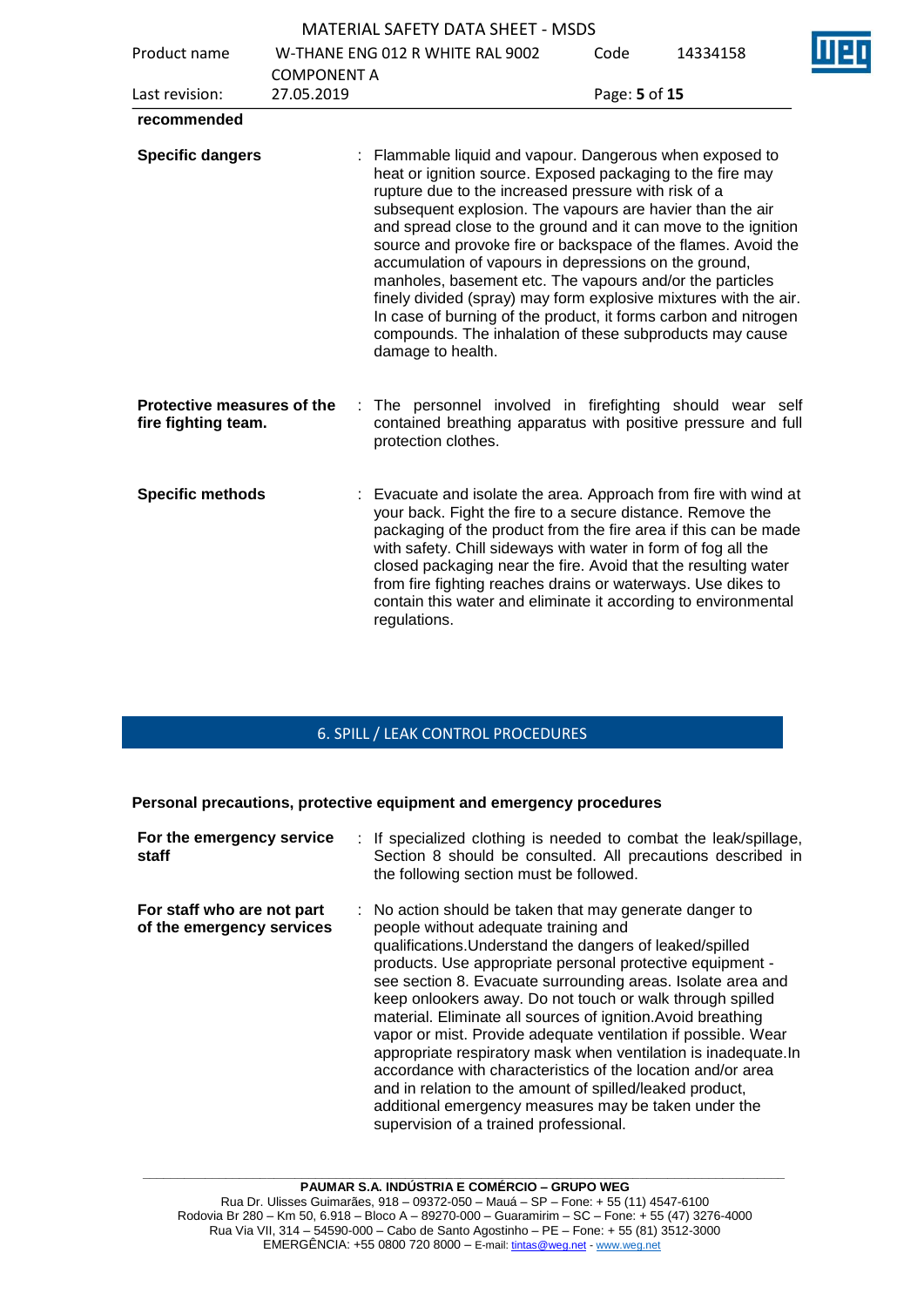|                                  |                                  | <b>MATERIAL SAFETY DATA SHEET - MSDS</b>                                                                                                                                                                                                                                                                                                                                                                                                                                                                                                                                                                                                                                                                                                 |               |                      |  |
|----------------------------------|----------------------------------|------------------------------------------------------------------------------------------------------------------------------------------------------------------------------------------------------------------------------------------------------------------------------------------------------------------------------------------------------------------------------------------------------------------------------------------------------------------------------------------------------------------------------------------------------------------------------------------------------------------------------------------------------------------------------------------------------------------------------------------|---------------|----------------------|--|
| Product name                     |                                  | W-THANE ENG 012 R WHITE RAL 9002                                                                                                                                                                                                                                                                                                                                                                                                                                                                                                                                                                                                                                                                                                         | Code          | 14334158             |  |
| Last revision:                   | <b>COMPONENT A</b><br>27.05.2019 |                                                                                                                                                                                                                                                                                                                                                                                                                                                                                                                                                                                                                                                                                                                                          | Page: 6 of 15 |                      |  |
| <b>Environmental precautions</b> |                                  | Prevent the product or the water used in the service reaches<br>waterways,<br>channels, drains, or galleries. In case of significant spill, retain<br>spi<br>lled liquid with inert material such as sand or earth. In<br>approprieate,<br>use absorbent materials such as sawdust, rags, vermiculites,<br>etc.                                                                                                                                                                                                                                                                                                                                                                                                                          |               |                      |  |
|                                  |                                  | Methods and materials for containment and cleaning                                                                                                                                                                                                                                                                                                                                                                                                                                                                                                                                                                                                                                                                                       |               |                      |  |
| Large spills / leaks             |                                  | Understand<br>the<br>products. Approaching the site with the wind from behind. Stop<br>leak if this can be done safely. Prevent from entering holes /<br>depressions in the floor. If this happens to provide ventilation.<br>Confine the spill in a dike away from the leak point for later<br>disposal. Remove local packaging from the spills site. Use anti<br>sparkling tools and explosion-proof equipment to collect the<br>product. All equipment used when handling the product must<br>be electrically grounded. Soak up with an inert dry material<br>(sand, vermiculite) placing the same in a suitable container for<br>later disposal - see chapter 13.                                                                    | dangers       | οf<br>leaked/spilled |  |
| Small spills / leaks             |                                  | Stop the leak if this can be done safely. Cover up spillage in a<br>tarp to prevent the spread by wind or rain. Use antifaiscantes<br>tools and explosion-proof equipment properly grounded to<br>collect the product. Place the material collected in dry, clean<br>and properly identified containers. Cap the container loosened<br>so removing them from the spill site. Avoid formation of dust.<br>Remove the packaging from the spill site. If there is product<br>disposal need refer to chapter 13<br>Contain and collect the material of the leak with absorbent<br>materials and non-combustible, such as sand, earth,<br>vermiculite, calcined diatomite, etc. in a waste container in<br>accordance with local regulations. |               |                      |  |

## 7. HANDLING AND STORAGE

**Precautions for safe handling**

| Instructions for safe<br>treatment      | : Use individual protective equipment. Emergency showers and<br>eye wash basins must be installed in locations of use and<br>storage.                                                                                                                                                                                                                                                                                                                  |
|-----------------------------------------|--------------------------------------------------------------------------------------------------------------------------------------------------------------------------------------------------------------------------------------------------------------------------------------------------------------------------------------------------------------------------------------------------------------------------------------------------------|
| <b>Precautions for safe</b><br>handling | : Use appropriate personal protective equipment - see section<br>8; The product handling should occur in places with good<br>natural ventilation or with the presence of local exhaust<br>ventilation; The electrical installations must comply with the<br>International Electrical Commission Standards (IEC), ABNT<br>Standards (Brazilian Association of Technical Standards),<br>taking into account the results of the classification area study |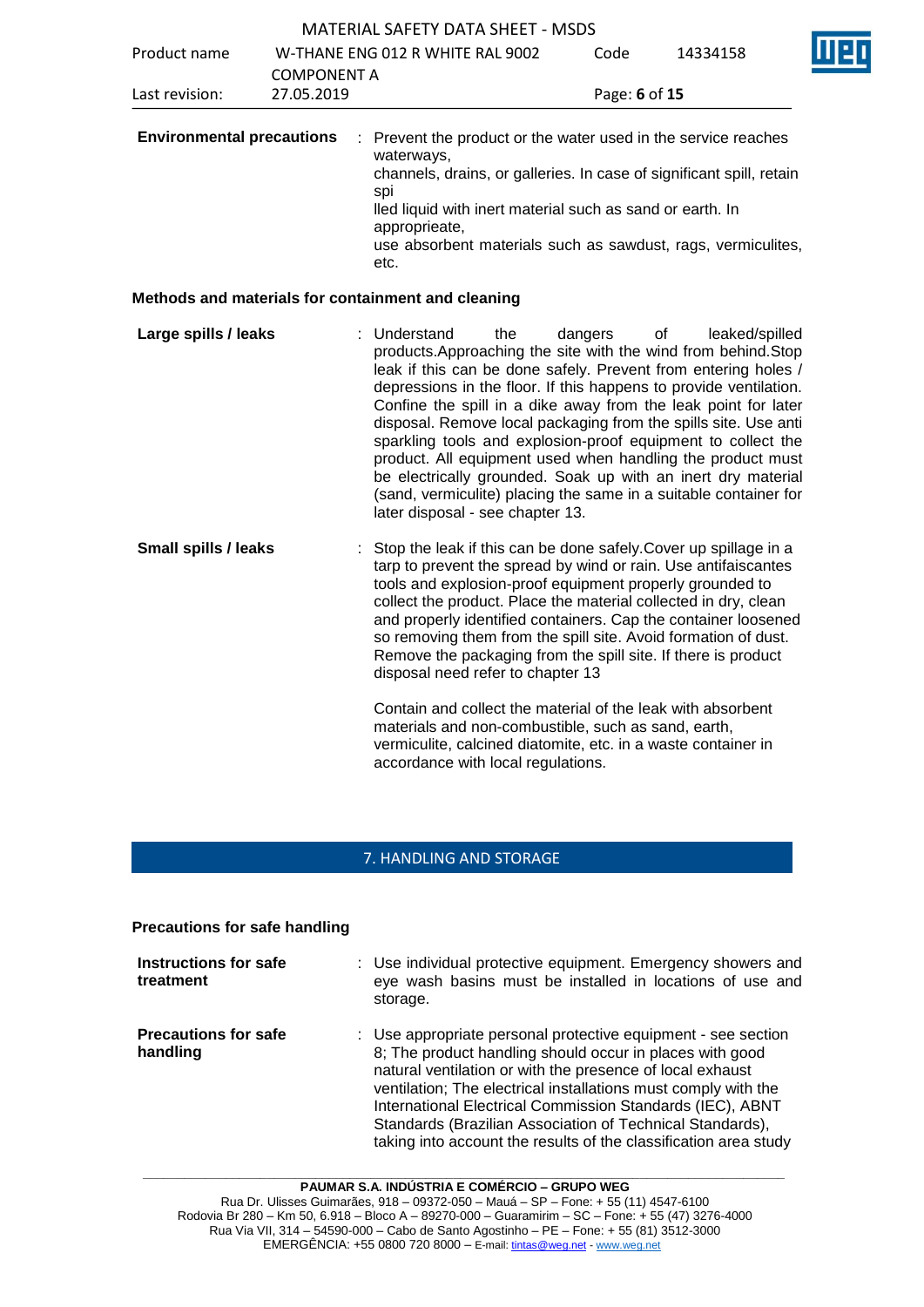| <b>MATERIAL SAFETY DATA SHEET - MSDS</b> |
|------------------------------------------|
|                                          |

| Product name                              |                    | W-THANE ENG 012 R WHITE RAL 9002                                                                                                                                                                                                                                                                                                                                                                                                                                                                                                                                                                                                                                                                                                                                                                                                                                                                                                                                                                                                                                                                                                                                       | Code          | 14334158 |
|-------------------------------------------|--------------------|------------------------------------------------------------------------------------------------------------------------------------------------------------------------------------------------------------------------------------------------------------------------------------------------------------------------------------------------------------------------------------------------------------------------------------------------------------------------------------------------------------------------------------------------------------------------------------------------------------------------------------------------------------------------------------------------------------------------------------------------------------------------------------------------------------------------------------------------------------------------------------------------------------------------------------------------------------------------------------------------------------------------------------------------------------------------------------------------------------------------------------------------------------------------|---------------|----------|
|                                           | <b>COMPONENT A</b> |                                                                                                                                                                                                                                                                                                                                                                                                                                                                                                                                                                                                                                                                                                                                                                                                                                                                                                                                                                                                                                                                                                                                                                        |               |          |
| Last revision:                            | 27.05.2019         |                                                                                                                                                                                                                                                                                                                                                                                                                                                                                                                                                                                                                                                                                                                                                                                                                                                                                                                                                                                                                                                                                                                                                                        | Page: 7 of 15 |          |
|                                           |                    | for the local and/or product instalation.<br>Use anti-sparking tools when handling the product; In transfer<br>operations, metal containers must be used and all containers<br>must be properly grounded to avoid sparkling by the<br>accumulation of static energy; Handle and use away from hot<br>surfaces, sparks, open flames, and other sources of ignition.<br>Do not smoke; Do not ingest. Avoid inhalation of vapors or<br>smoke as well as avoid contact with eyes, skin and clothing;<br>Eating and drinking should be prohibited in the area where the<br>material is handled, stored and processed. Workers should<br>wash their hands before eating, drinking and smoking.<br>Remove contaminated clothing and protective equipment<br>before entering food areas; After use keep the product in its<br>original packaging, sealed; Empty containers may be<br>hazardous and should be disposed of properly. Do not reuse<br>the packaging; Emergency showers and eye washer should be<br>installed in the use and storage places.<br>Do not handle the product until you have read and understood<br>all safety precautions contained in this document. |               |          |
| <b>Fire protection</b>                    |                    | : Only use in well-ventilated locations, to prevent accumulation<br>of vapors in explosive concentrations. All conductive elements<br>of the system, in contact with the product, must be electrically<br>grounded Keep away from heat and sources of ignition. Tools<br>that do not produce sparks should be used. Do not smoke.                                                                                                                                                                                                                                                                                                                                                                                                                                                                                                                                                                                                                                                                                                                                                                                                                                      |               |          |
| <b>Storage conditions</b>                 |                    |                                                                                                                                                                                                                                                                                                                                                                                                                                                                                                                                                                                                                                                                                                                                                                                                                                                                                                                                                                                                                                                                                                                                                                        |               |          |
| Substances to be avoid                    |                    | : Keep away from oxidising agents, strong acid solutions and<br>strong alkaline solutions.                                                                                                                                                                                                                                                                                                                                                                                                                                                                                                                                                                                                                                                                                                                                                                                                                                                                                                                                                                                                                                                                             |               |          |
| <b>Storage conditions</b>                 |                    | : The electrical installation must comply with NEC(National<br>Electrical Code) or IEC (International Electrical Commission)<br>standards and/or those of the ABNT (Brazilian Association of<br>Technical Standards). The floor of the storage area must be<br>impermeable, non-combustible and must have ditches that<br>allow run off into the containment reservoir. Storage tanks<br>must be surrounded by embankments and have drains in case<br>of leakage.                                                                                                                                                                                                                                                                                                                                                                                                                                                                                                                                                                                                                                                                                                      |               |          |
| <b>Appropriate storage</b><br>conditions  |                    | Store the material in covered, dry, well ventilated and<br>identified areasKeep out of direct sunlight. Store in a closed<br>container.                                                                                                                                                                                                                                                                                                                                                                                                                                                                                                                                                                                                                                                                                                                                                                                                                                                                                                                                                                                                                                |               |          |
| Inappropriate storage<br>conditions       |                    | : Exposed to elevated temperatures, sun and rain. Close to<br>oxidizing agents. Close to food. Close to sources of heat and<br>ignition.                                                                                                                                                                                                                                                                                                                                                                                                                                                                                                                                                                                                                                                                                                                                                                                                                                                                                                                                                                                                                               |               |          |
| <b>Materials to avoid</b>                 |                    | : Do not store with explosive materials, flammableand/or toxic<br>gases, oxidizing, corrosive substances, or materials that may<br>generate spontaneous combustion.                                                                                                                                                                                                                                                                                                                                                                                                                                                                                                                                                                                                                                                                                                                                                                                                                                                                                                                                                                                                    |               |          |
| Secure packaging materials                |                    |                                                                                                                                                                                                                                                                                                                                                                                                                                                                                                                                                                                                                                                                                                                                                                                                                                                                                                                                                                                                                                                                                                                                                                        |               |          |
| <b>Recommended packaging</b><br>materials |                    | Amber type glass.<br>Metal packaging                                                                                                                                                                                                                                                                                                                                                                                                                                                                                                                                                                                                                                                                                                                                                                                                                                                                                                                                                                                                                                                                                                                                   |               |          |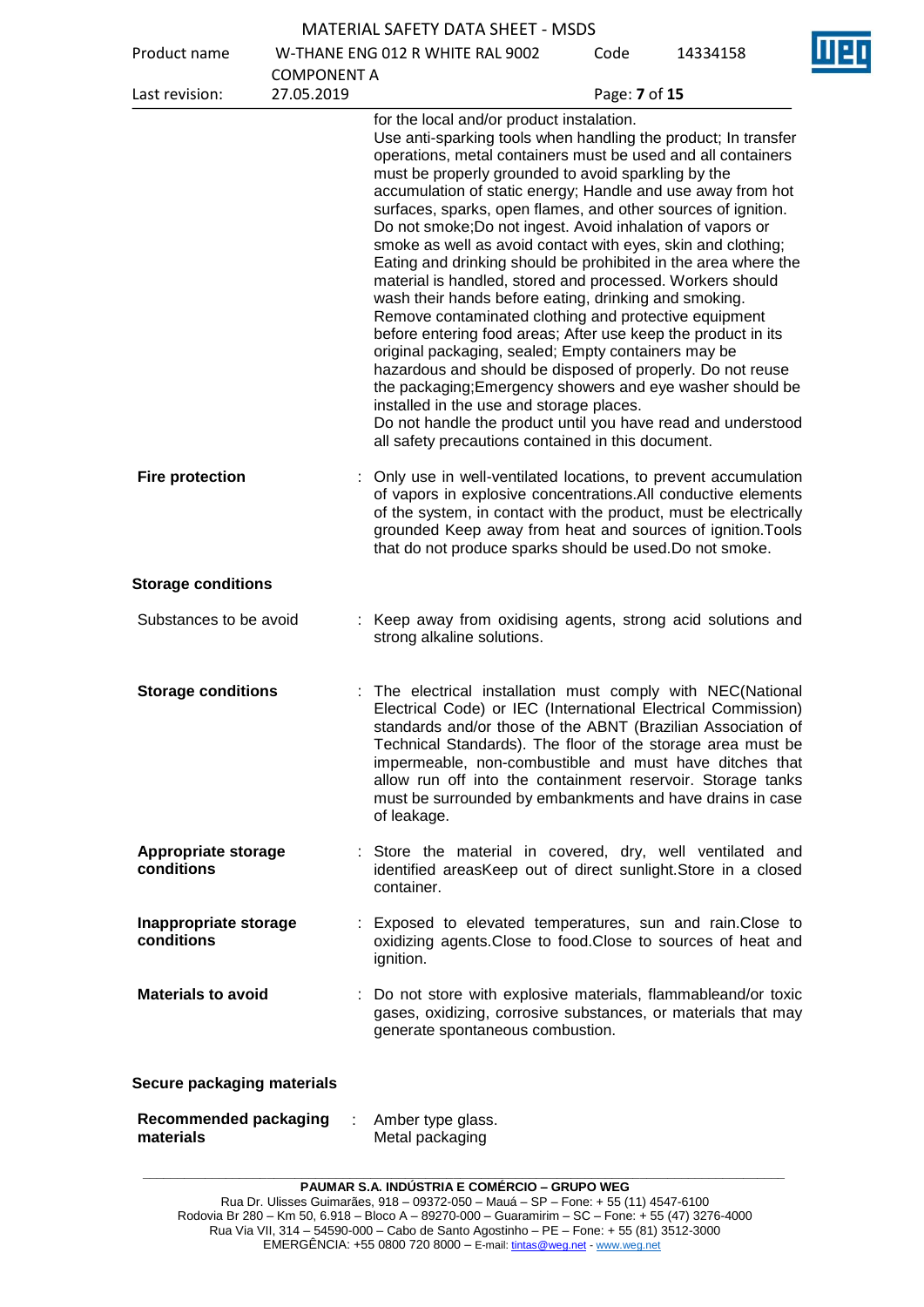**Packaging materials to be COD**: Certain plastic materials **avoided**

## 8. EXPOSURE CONTROL – PERSONAL PROTECTION

The information in this chapter contain general guidelines. Chapter 1 should be consulted for any information on the recommended use of this product in different scenarios of exposure.

| <b>Engineering control</b> |  |
|----------------------------|--|
| measures                   |  |

: Preferably use the product in adequate application cabin. In case it is not possible, provide exhaustion/ventilation enough to keep the concentration of the agents indicated in this section under the limits of tolerance (L.T.), otherwise, use adequate respiratory protection equipment. The engineering controls should keep the concentrations of gas/vapour under the limit of LEL - Lower Explosive Limit (see section 9). Use equipment explosion proof.

### **Control parameters**

### **Occupational Exposure Limits**

| <b>Name</b>                                         | <b>CAS No.</b> | <b>TLV/TWA</b>                                                 | <b>TLV/STEL</b>                 | <b>TLV/TETO</b> | <b>Source</b> |
|-----------------------------------------------------|----------------|----------------------------------------------------------------|---------------------------------|-----------------|---------------|
| SOLVENT XYLENE (S)                                  | 1330-20-7      | 78 ppm340<br>mg/m <sup>3</sup> 100<br>ppm434 mg/m <sup>3</sup> | 150 ppm651<br>mq/m <sup>3</sup> |                 | NR15ACGIH     |
| <b>SOLVENT NAPHTHA</b><br>(PETROLEUM) LIGHT<br>AROM | 64742-95-6     | $100$ ppm                                                      |                                 |                 | <b>ACGIH</b>  |
| <b>SOLVENT METHYL</b><br>ETHYL KETONE               | 78-93-3        | $200$ ppm                                                      | 300 ppm                         |                 | <b>ACGIH</b>  |

\*PPM - parts of vapour or gas per million of parts of contaminated air

\*\*MG/m<sup>3</sup> - miligrams per cubic meter of air.

### **Personal protective equipment required**

| <b>Respiratory protection</b>   | In case of the concentrations are above the indicated<br>tolerance limits, the use of appropriated mask is<br>necessary for this goal (half-face mask or full face mask<br>with filter to organic vapors and acid gases).          |
|---------------------------------|------------------------------------------------------------------------------------------------------------------------------------------------------------------------------------------------------------------------------------|
| Eye protection                  | Use hermetic goggles to protect against liquid splashes.                                                                                                                                                                           |
| <b>Body and skin protection</b> | : It is recommended the use of apron barber type to<br>protecting upper limbs, trunk and lower limbs in case of<br>splash. In case of risk of static electricity generation the<br>cloth should be antistatic, includin the apron. |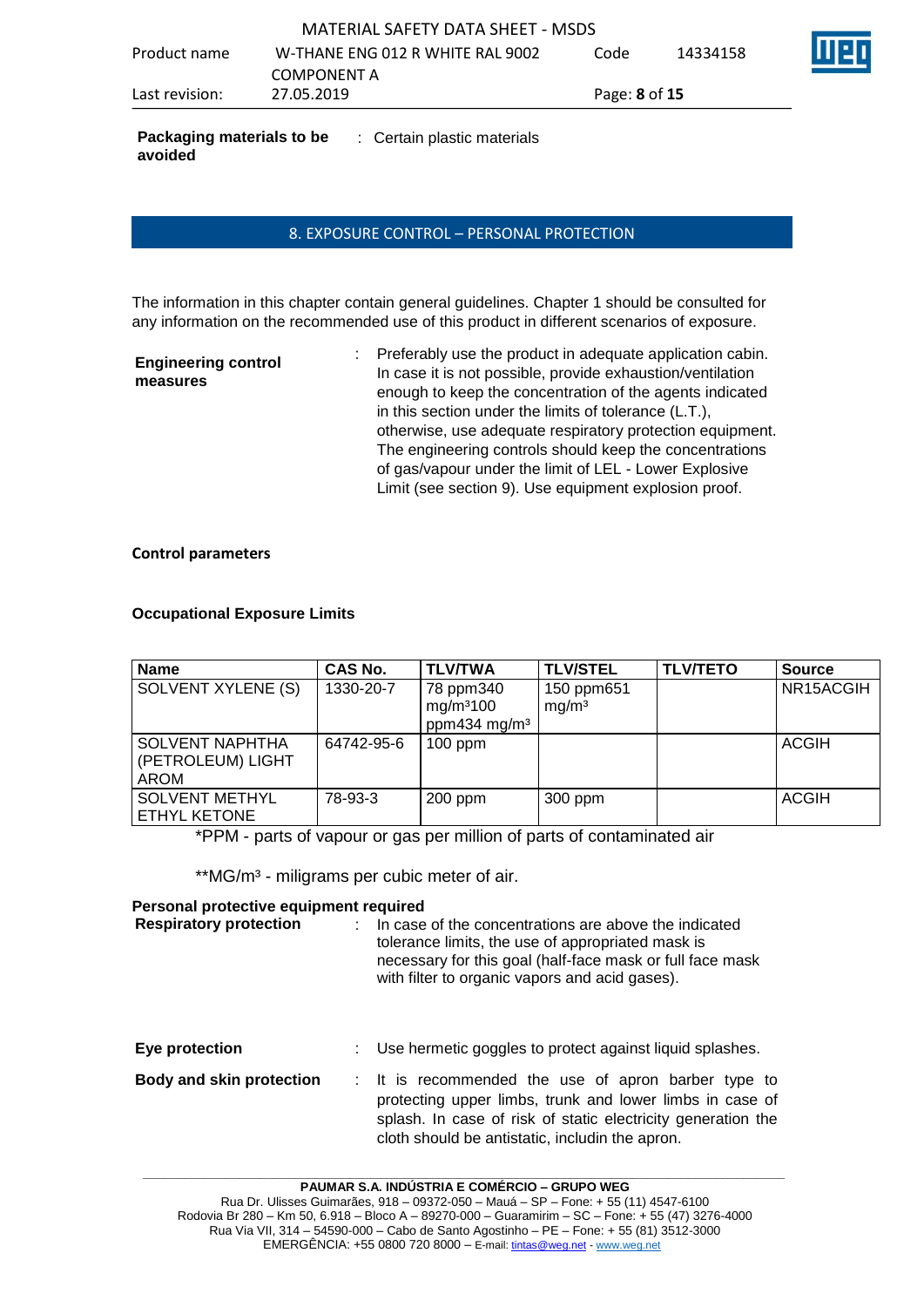|              | MATERIAL SAFETY DATA SHEET - MSDS |    |
|--------------|-----------------------------------|----|
| Product name | W-THANE ENG 012 R WHITE RAL 9002  | Co |

Code 14334158

COMPONENT A

Last revision: 27.05.2019 Page: **9** of **15**

## 9. PHYSICAL AND CHEMICAL PROPERTIES

| Form                                     |      | Liquid                        |
|------------------------------------------|------|-------------------------------|
| <b>State of matter</b>                   | t    | Liquid                        |
| Color                                    |      | White                         |
| <b>Odour</b>                             |      | <b>Distinctive</b>            |
| <b>Odour limit</b>                       |      | Not applicable                |
| рH                                       |      | Not applicable                |
| <b>Melting point</b>                     |      | Data not available.           |
| <b>Boiling point</b>                     |      | Data not available.           |
| <b>Flash Point (Open cup)</b>            | t in | 25 °C                         |
| <b>Evaporation rate</b>                  |      | Data not available.           |
| <b>Inflammation point</b>                |      | Method: Data not available.   |
| <b>Upper explosive limit</b>             |      | Data not available.           |
| Lower explosive limit                    | ř,   | Data not available.           |
| Vapor pressure                           | ÷.   | Data not available.           |
| <b>Density</b>                           | t.   | 1,05 - 1,25 g/cm <sup>3</sup> |
| Solubility(ies)                          | ÷    | Water-insoluble               |
| N-octano /water partition<br>coefficient | ÷    | Data not available.           |
| <b>Auto flammability</b>                 | t    | Data not available.           |
| Cinematic viscosity (25°C)               |      | $: 70 - 75$ UK                |
| <b>Vapor density</b>                     |      | Data not available.           |
| <b>Decomposition temperature</b>         |      |                               |

## 10. STABILITY AND REACTIVITY

**Reactivity** : Presents no reactivity at room temperature and under normal conditions of use.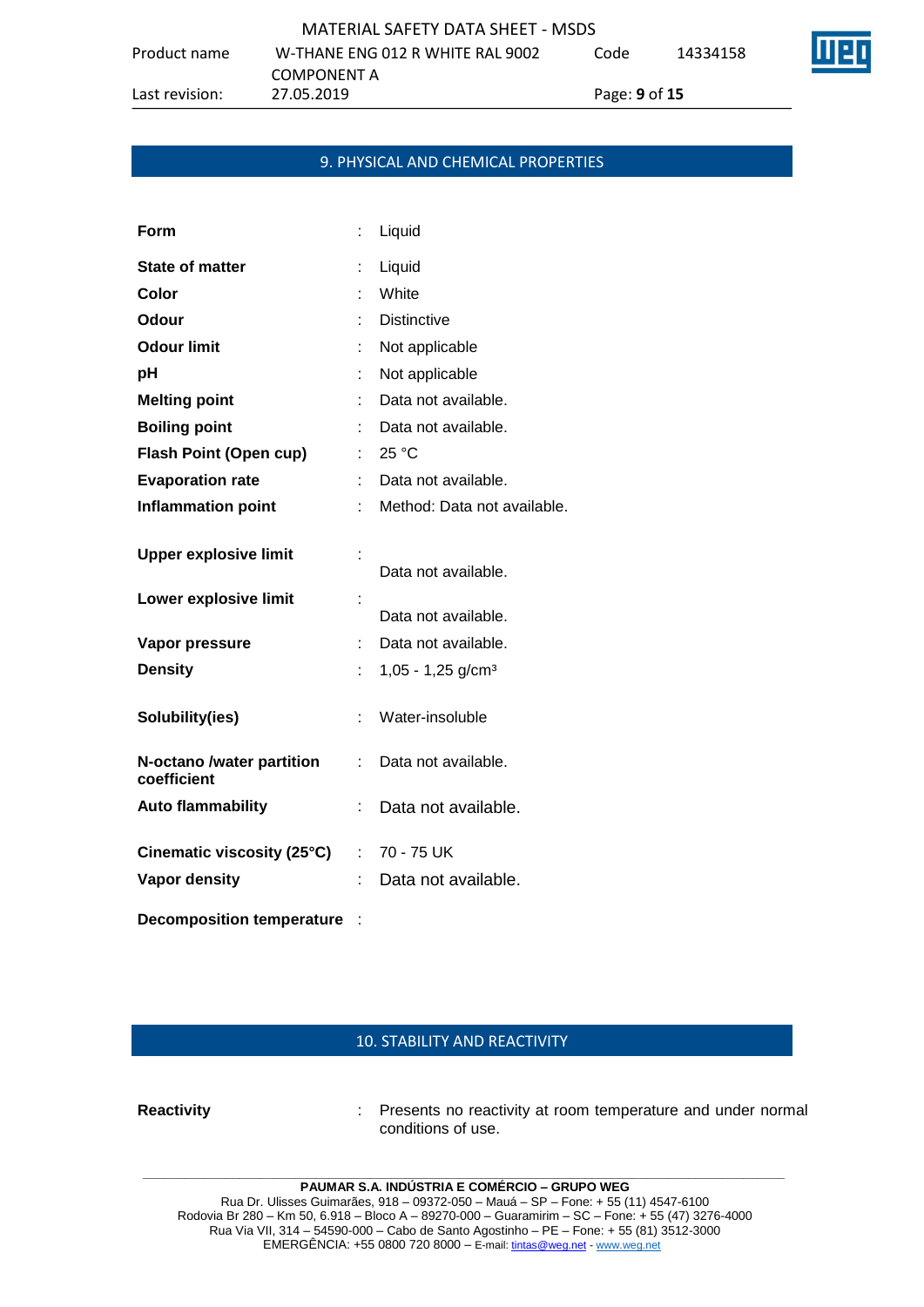| Product name                                   |                    | W-THANE ENG 012 R WHITE RAL 9002                                                                                                                                                                          | Code           | 14334158 |  |
|------------------------------------------------|--------------------|-----------------------------------------------------------------------------------------------------------------------------------------------------------------------------------------------------------|----------------|----------|--|
|                                                | <b>COMPONENT A</b> |                                                                                                                                                                                                           |                |          |  |
| Last revision:                                 | 27.05.2019         |                                                                                                                                                                                                           | Page: 10 of 15 |          |  |
| <b>Chemical stability</b>                      | t.                 | Stable at room temperature and under normal conditions of<br>use. Unstable at temperatures above the flash point.                                                                                         |                |          |  |
| <b>Possibility of dangerous</b><br>reactions   |                    | Presents no reactivity at room temperature and under normal<br>conditions of use.<br>None when the product is stored, applied and processed<br>correctly.                                                 |                |          |  |
| Need to add additives and<br><b>inhibitors</b> |                    | Not necessary.                                                                                                                                                                                            |                |          |  |
| <b>Conditions to avoid</b>                     |                    | Extreme heat and open flame.                                                                                                                                                                              |                |          |  |
| Incompatible materials                         | t.                 | Do not store with explosive materials, flammableand/or toxic<br>gases, oxidizing, corrosive substances, or materials that may<br>generate spontaneous combustion.<br>Plastic materials soluble in Xylene. |                |          |  |
| Dangerous products of<br>decomposition         |                    | Produces noxious gases such as carbon monoxide (CO),<br>carbon dioxide (CO2) and nitrogen oxides (NOx).                                                                                                   |                |          |  |

### 11. TOXICOLOGICAL INFORMATION

#### **Components SOLVENT XYLENE (S)**

| Acute toxicity by oral<br>use                                 |    | : Test species<br>DL50<br>Observations                           | Rat<br>4.300 mg/kg                             |
|---------------------------------------------------------------|----|------------------------------------------------------------------|------------------------------------------------|
| Acute toxicity by<br>inhalation                               |    | : Test species<br><b>DL50</b><br>Observations                    | Rat<br>21,7 mg/l4 h                            |
| <b>Acute toxicity by</b><br>cutaneous use                     |    | : Test species<br><b>DL50</b><br>Observations                    | Rabbit<br>> 1.700 mg/kg<br>Data not available. |
| <b>Acute toxicity (other</b><br>methods of<br>administration) |    | : Test species<br><b>DL50</b><br>LC50<br>Non-standard unit value | Data not available.                            |
| <b>Corrosion/irritation of</b><br>skin                        |    | $:$ Category 2                                                   |                                                |
| Serious eye damage/eye<br>irritation                          |    | Data not available.                                              |                                                |
| Respiratory or dermal<br>sensitivity                          | ÷. | Category 1                                                       |                                                |
| <b>Mutageneses</b>                                            |    | Data not available.                                              |                                                |
| Carcinogenicity                                               |    | Data not available.                                              |                                                |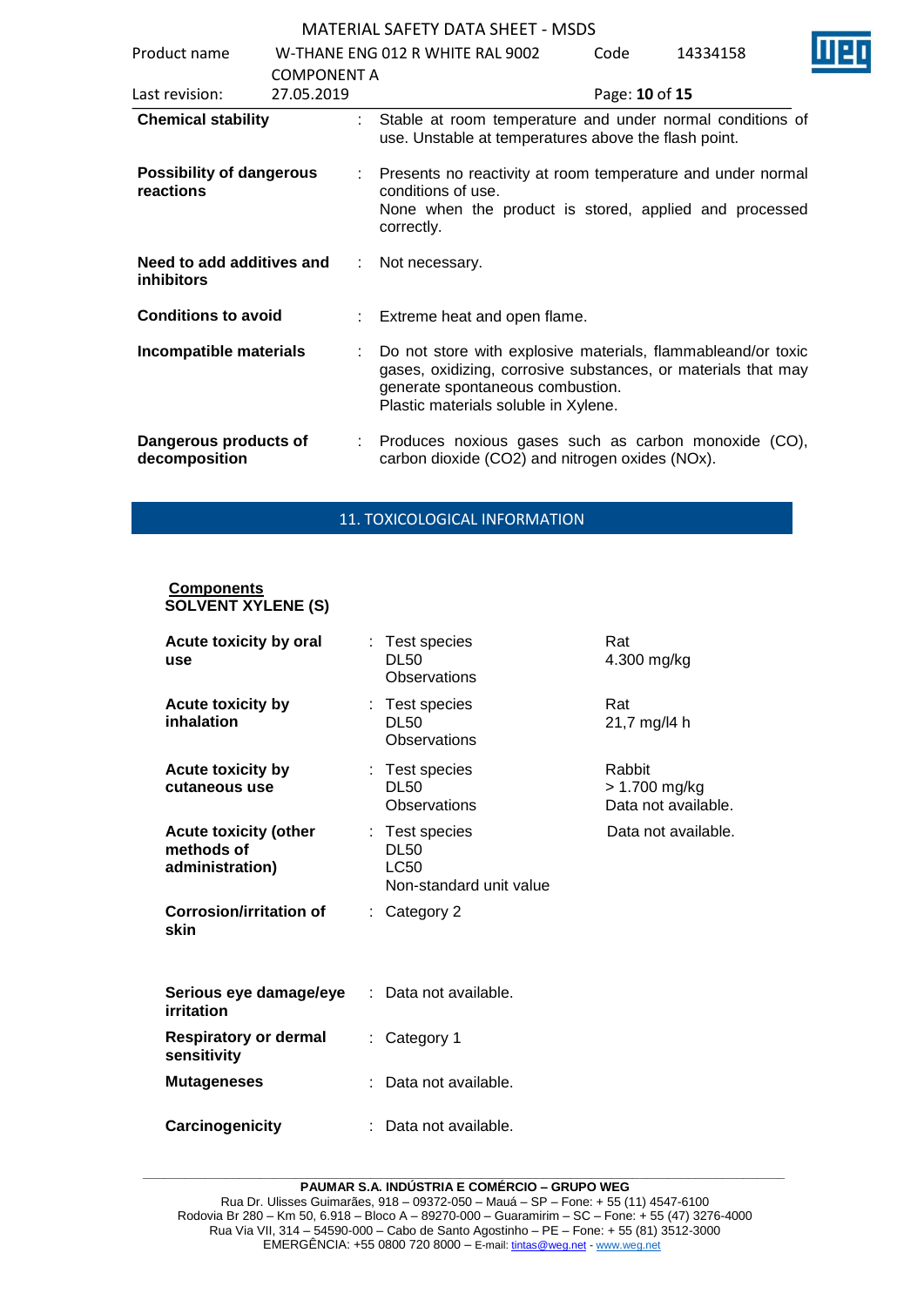| Product name                                                  |                                  | W-THANE ENG 012 R WHITE RAL 9002                                        | Code                  | 14334158                                        |
|---------------------------------------------------------------|----------------------------------|-------------------------------------------------------------------------|-----------------------|-------------------------------------------------|
| Last revision:                                                | <b>COMPONENT A</b><br>27.05.2019 |                                                                         | Page: 11 of 15        |                                                 |
| <b>Toxic effects for</b><br>reproduction                      |                                  | : Category 1C                                                           |                       |                                                 |
| Specific target organ<br>toxicity (STOT) - single<br>exposure |                                  | : Data not available.                                                   |                       |                                                 |
| Specific target organ<br>toxicity (STOT) - repeat<br>exposure |                                  | : Data not available.                                                   |                       |                                                 |
| Aspiration hazard                                             |                                  | : Data not available.                                                   |                       |                                                 |
|                                                               |                                  | SOLVENT NAPHTHA (PETROLEUM) LIGHT AROM                                  |                       |                                                 |
| Acute toxicity by oral<br>use                                 |                                  | Test species<br><b>DL50</b><br>Observations                             | Rat<br>5.000 mg/kg    |                                                 |
| Acute toxicity by<br>inhalation                               |                                  | Test species<br><b>DL50</b><br>Observations                             | Rat                   | 900 mg/m <sup>34</sup> h<br>Data not available. |
| Acute toxicity by<br>cutaneous use                            |                                  | : Test species<br><b>DL50</b><br>Observations                           | Rabbit<br>2.000 mg/kg |                                                 |
| <b>Acute toxicity (other</b><br>methods of<br>administration) |                                  | : Test species<br><b>DL50</b><br><b>LC50</b><br>Non-standard unit value |                       | Data not available.                             |
| <b>Corrosion/irritation of</b><br>skin                        |                                  | : Category 2                                                            |                       |                                                 |
| Serious eye damage/eye<br>irritation                          |                                  | : Category 1                                                            |                       |                                                 |
| <b>Respiratory or dermal</b><br>sensitivity                   |                                  | : Data not available.                                                   |                       |                                                 |
| <b>Mutageneses</b>                                            |                                  | : Data not available.                                                   |                       |                                                 |
| Carcinogenicity                                               |                                  | Data not available.                                                     |                       |                                                 |
| <b>Toxic effects for</b><br>reproduction                      |                                  | : Data not available.                                                   |                       |                                                 |
| Specific target organ<br>toxicity (STOT) - single<br>exposure |                                  | May cause respiratory irritation.                                       |                       |                                                 |
| Specific target organ<br>toxicity (STOT) - repeat<br>exposure |                                  | : Data not available.                                                   |                       |                                                 |
| Aspiration hazard                                             |                                  | : Data not available.                                                   |                       |                                                 |

**Acute toxicity by oral** : Test species Rat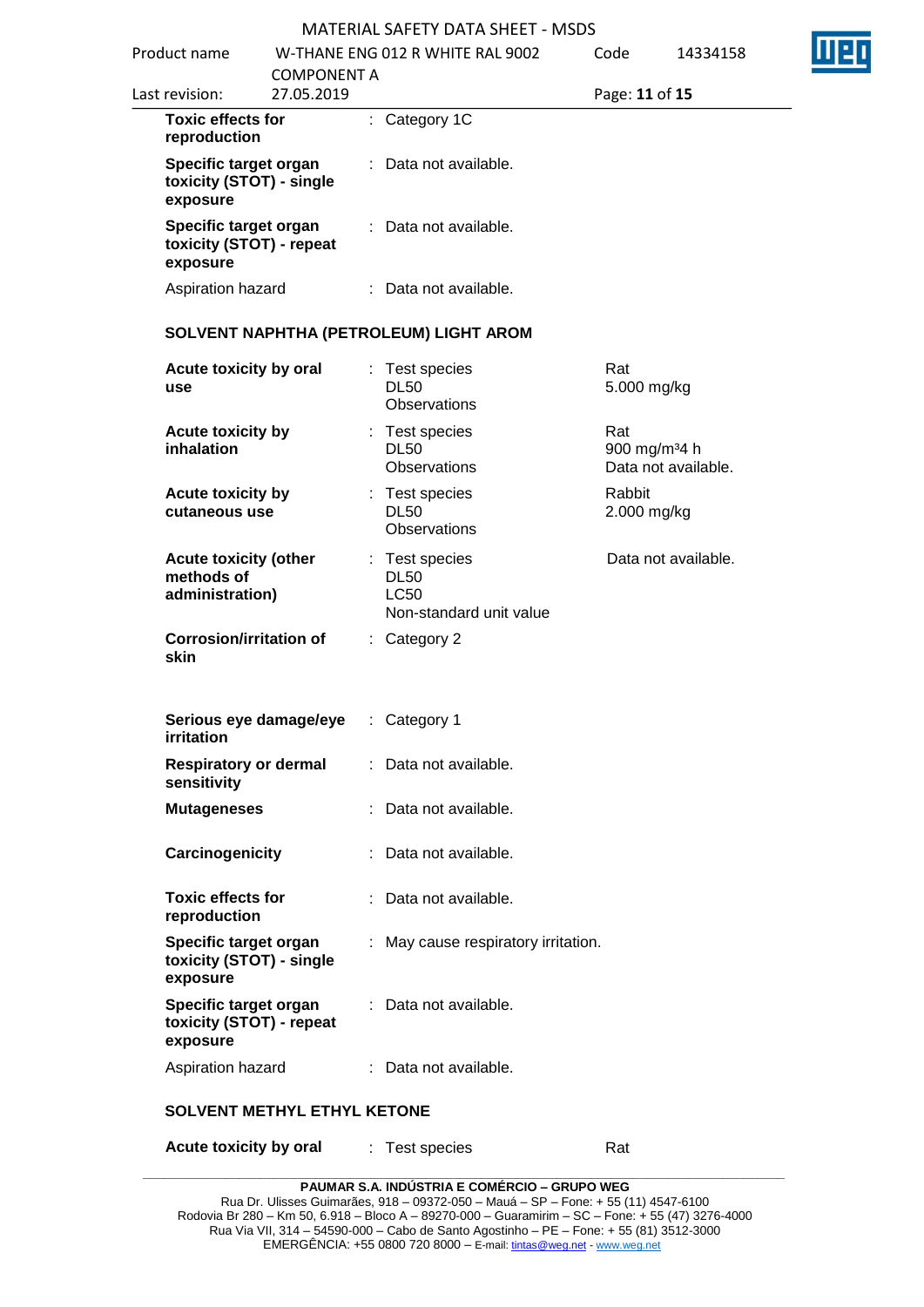| Product name                                                  |                                  |  | W-THANE ENG 012 R WHITE RAL 9002                                                                                     | Code                   | 14334158            | н |
|---------------------------------------------------------------|----------------------------------|--|----------------------------------------------------------------------------------------------------------------------|------------------------|---------------------|---|
| Last revision:                                                | <b>COMPONENT A</b><br>27.05.2019 |  |                                                                                                                      | Page: 12 of 15         |                     |   |
| use                                                           |                                  |  | <b>DL50</b><br><b>Observations</b>                                                                                   |                        | 2.400 - 3.400 mg/kg |   |
| <b>Acute toxicity by</b><br>inhalation                        |                                  |  | : Test species<br><b>DL50</b><br><b>Observations</b>                                                                 |                        | Data not available. |   |
| Acute toxicity by<br>cutaneous use                            |                                  |  | : Test species<br><b>DL50</b><br><b>Observations</b>                                                                 | Rabbit<br>13.000 mg/kg |                     |   |
| <b>Acute toxicity (other</b><br>methods of<br>administration) |                                  |  | : Test species<br><b>DL50</b><br><b>LC50</b><br>Non-standard unit value                                              |                        | Data not available. |   |
| <b>Corrosion/irritation of</b><br>skin                        |                                  |  | : Data not available.                                                                                                |                        |                     |   |
| Serious eye damage/eye<br>irritation                          |                                  |  | $:$ Category 2A                                                                                                      |                        |                     |   |
| <b>Respiratory or dermal</b><br>sensitivity                   |                                  |  | Data not available.                                                                                                  |                        |                     |   |
| <b>Mutageneses</b>                                            |                                  |  | Data not available.                                                                                                  |                        |                     |   |
| Carcinogenicity                                               |                                  |  | Data not available.                                                                                                  |                        |                     |   |
| <b>Toxic effects for</b><br>reproduction                      |                                  |  | Data not available.                                                                                                  |                        |                     |   |
| Specific target organ<br>toxicity (STOT) - single<br>exposure |                                  |  | : Passengers effects on organ target . These are effects that<br>alter human function for a short period of exposure |                        |                     |   |
| Specific target organ<br>toxicity (STOT) - repeat<br>exposure |                                  |  | Data not available.                                                                                                  |                        |                     |   |
| Aspiration hazard                                             |                                  |  | : Data not available.                                                                                                |                        |                     |   |

Not classified in terms of toxicity based on the data available.

## 12. ECOLOGICAL INFORMATION

| <b>Stability in soil</b>                   | : The product easily infiltrates into the soil                                            |
|--------------------------------------------|-------------------------------------------------------------------------------------------|
| <b>Other toxicological</b><br>observations | Data not available.                                                                       |
| <b>Ecotoxicity</b>                         | : Contaminates the ground water.<br>Detrimental to the fauna<br>Detrimental to the flora. |

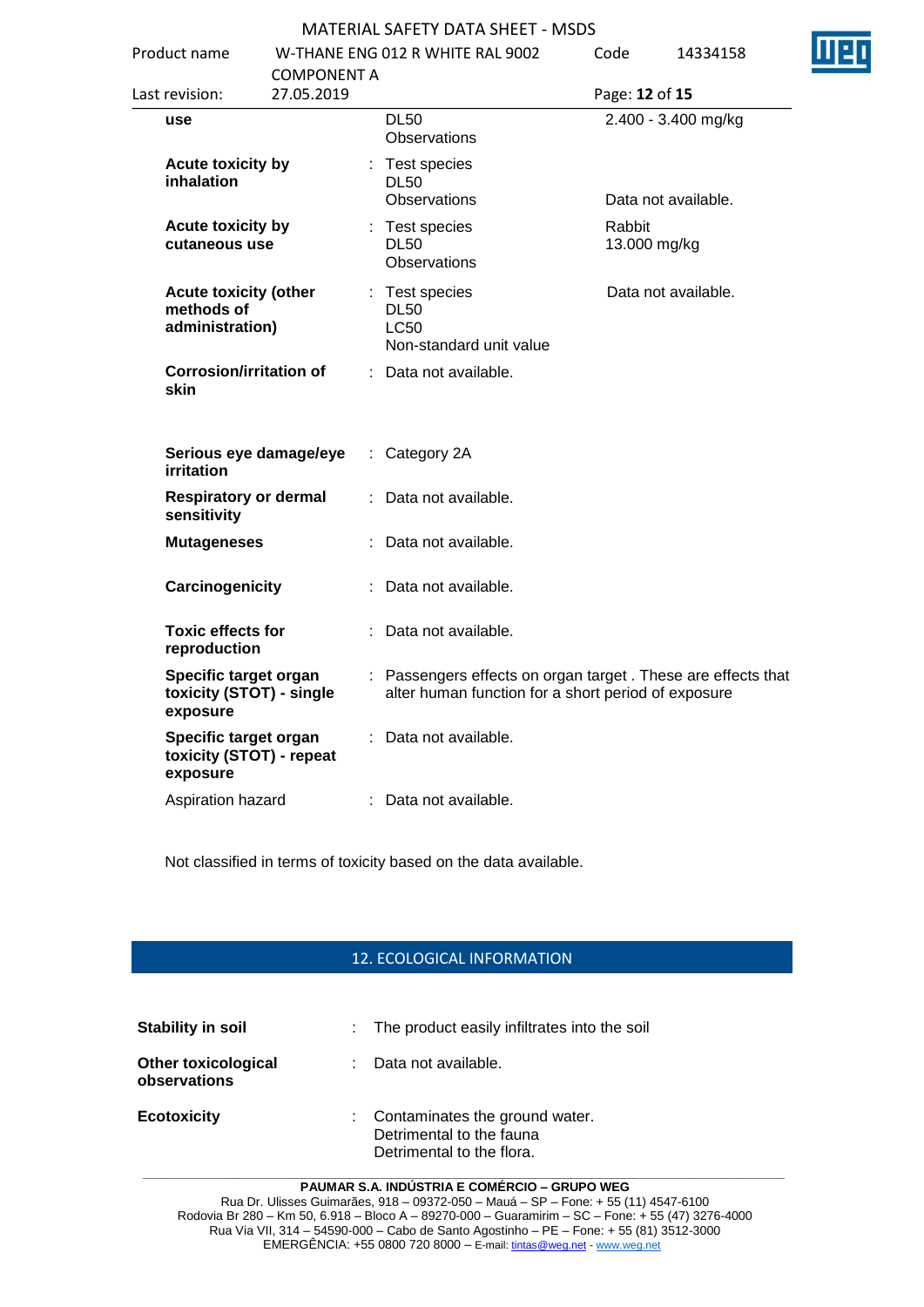# 13. DIOSPOSAL AND TREATMENT CONSIDERATIONS

#### **Recommended methods for final disposal**

| <b>Product</b><br><b>Product</b> | Class I Waste - Dispose of in industrial landfill or a facility<br>authorized for recycling in accordance with federal, stateor<br>local regulations<br>Class I Waste - Dispose of in industrial landfill or a facility<br>authorized for recycling in accordance with federal, stateor<br>local regulations |
|----------------------------------|--------------------------------------------------------------------------------------------------------------------------------------------------------------------------------------------------------------------------------------------------------------------------------------------------------------|
| Waste                            | Class I Waste - Dispose of in industrial landfill or a facility<br>authorized for recycling in accordance with federal, stateor<br>local regulations                                                                                                                                                         |
| Waste                            | Class I Waste - Dispose of in industrial landfill or a facility<br>authorized for recycling in accordance with federal, stateor<br>local regulations                                                                                                                                                         |
| <b>Used packaging</b>            | Clean packaging should be sent for recycling. Packaging with<br>class I waste should be disposed of in industrial landfill or a<br>facility authorized for recycling in accordance with federal,<br>state or local regulations.                                                                              |
|                                  | Clean packaging should be sent for recycling. Packaging with<br>class I waste should be disposed of in industrial landfill or a<br>facility authorized for recycling in accordance with federal,<br>state or local regulations.                                                                              |

### 14. TRANSPORTATION INFORMATION

| fLand           | <b>ONU</b>             | : 1263                                                                                                                          |
|-----------------|------------------------|---------------------------------------------------------------------------------------------------------------------------------|
|                 |                        |                                                                                                                                 |
|                 | <b>Class of risk</b>   | $\therefore$ 3                                                                                                                  |
|                 | <b>Risk number</b>     | $\therefore$ 30                                                                                                                 |
|                 | <b>Packaging group</b> | : III                                                                                                                           |
|                 | <b>Name</b>            | Paint (including coats, lacquers, enamels, colorant, gum-<br>lacquers, varnishes, polishes, liquid fillers and liquid lacquers) |
| <b>Shipping</b> | <b>ONU</b>             | : 1263                                                                                                                          |
|                 | <b>Class of risk</b>   | $\therefore$ 3                                                                                                                  |

| <b>EmS</b> | F-F.                                                                                                      |  |
|------------|-----------------------------------------------------------------------------------------------------------|--|
|            | <b>PAUMAR S.A. INDUSTRIA E COMÉRCIO – GRUPO WEG</b>                                                       |  |
|            | Rua Dr. Ulisses Guimarães, 918 – 09372-050 – Mauá – SP – Fone: + 55 (11) 4547-6100                        |  |
|            | Rodovia Br 280 – Km 50, 6.918 – Bloco A – 89270-000 – Guaramirim – SC – Fone: + 55 (47) 3276-4000         |  |
|            | $D_{\text{tot}}(t) = \frac{1}{11} \cdot 244$ $\frac{1}{11} \cdot 24500000$ $\frac{1}{11} \cdot 244500000$ |  |

**Packaging group : III**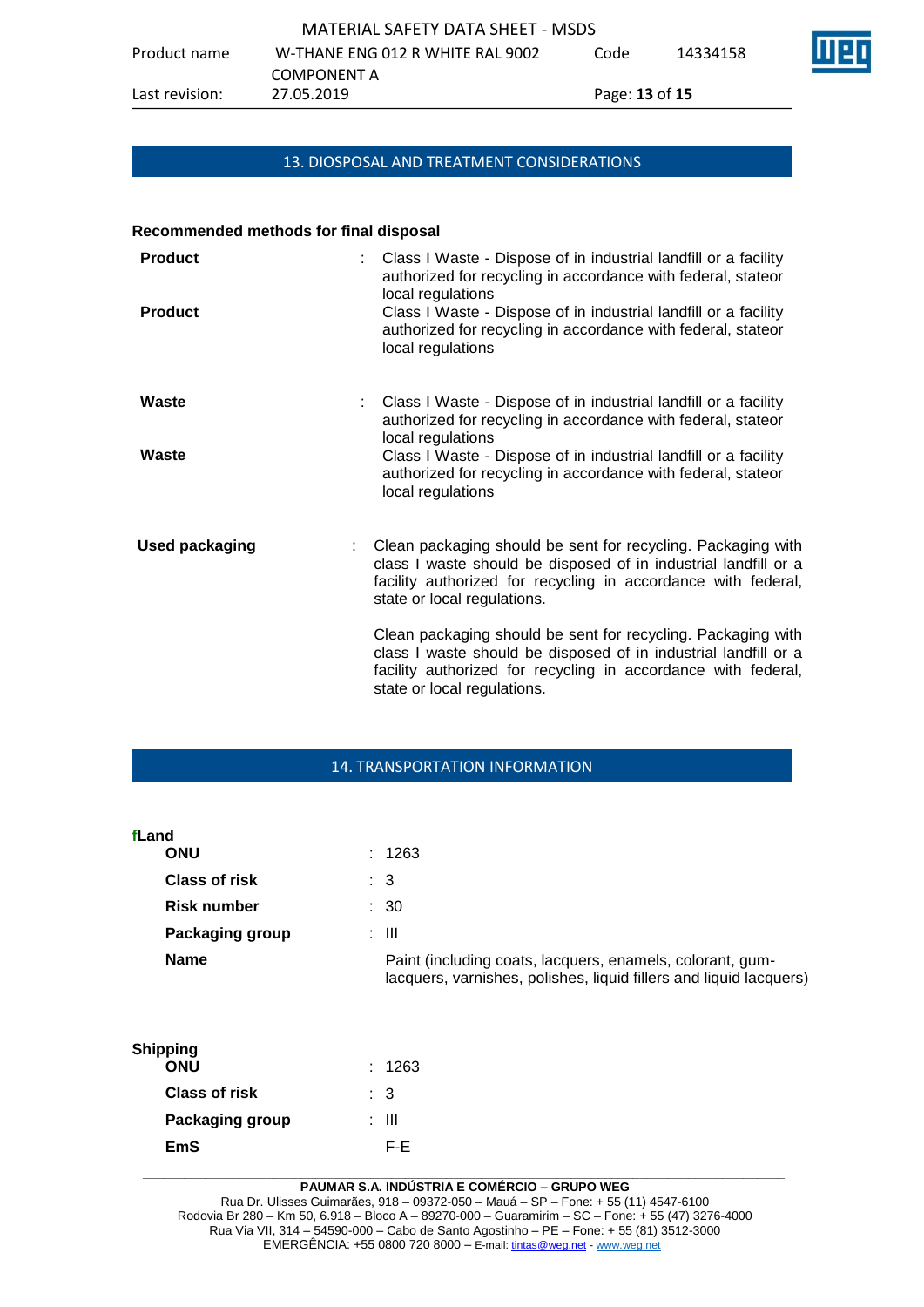| MATERIAL SAFETY DATA SHEFT - MSDS |                    |                                                                                                                                 |                                                                                                                                 |                |          |  |
|-----------------------------------|--------------------|---------------------------------------------------------------------------------------------------------------------------------|---------------------------------------------------------------------------------------------------------------------------------|----------------|----------|--|
| Product name                      |                    |                                                                                                                                 | W-THANF FNG 012 R WHITF RAL 9002                                                                                                | Code           | 14334158 |  |
|                                   | <b>COMPONENT A</b> |                                                                                                                                 |                                                                                                                                 |                |          |  |
| Last revision:                    | 27.05.2019         |                                                                                                                                 |                                                                                                                                 | Page: 14 of 15 |          |  |
| <b>MFAG</b>                       |                    |                                                                                                                                 | 310                                                                                                                             |                |          |  |
| Appropriate name for<br>dispatch  |                    | Paint (including coats, lacquers, enamels, colorant, gum-<br>lacquers, varnishes, polishes, liquid fillers and liquid lacquers) |                                                                                                                                 |                |          |  |
| Air transport<br><b>ONU</b>       |                    |                                                                                                                                 | : 1263                                                                                                                          |                |          |  |
| <b>Class of risk</b>              |                    |                                                                                                                                 | $\therefore$ 3                                                                                                                  |                |          |  |
| Packaging group                   |                    |                                                                                                                                 | : III                                                                                                                           |                |          |  |
| Appropriate name for<br>dispatch  |                    |                                                                                                                                 | Paint (including coats, lacquers, enamels, colorant, gum-<br>lacquers, varnishes, polishes, liquid fillers and liquid lacquers) |                |          |  |

## 15. REGULATORY INFORMATION

This MSDS (Material Safety Data Sheet) was generated according to the criteria of NBR 14725/2014. (Brazilian standard that defines the GHS).

| Specific Regulations for the | Federal Decree No. 2657, July 3rd, 1998.                                      |  |
|------------------------------|-------------------------------------------------------------------------------|--|
| <b>Chemical Product.</b>     | Ordinance No. 229, May 24th, 2011 - Changes to Regulatory<br>Standard No. 26. |  |
|                              | ABNT NBR 14725: 2014 - valid from 19/12/2014 -                                |  |
|                              | Amendment 1 (19/11/2014).                                                     |  |
|                              | Law No. 12305, August 2nd 2010 (Solid Waste National<br>Policy).              |  |
|                              | Decree No. 7404, December 23rd, 2010.                                         |  |
|                              | Resolution ANTT N° 5.232, December 14th 2016.                                 |  |

# 16. ADDITIONAL INFORMATION

### **Acronyms Used:**

**Legenda:**

| <b>CAS</b> | <b>Chemical Abstract Service</b>                        |
|------------|---------------------------------------------------------|
| VO         | <b>Organic Vapors</b>                                   |
| <b>NEC</b> | National Eletrical code/Código Nacional de Eletricidade |
| IEC:       | International Eletrical Commision                       |

#### **\_\_\_\_\_\_\_\_\_\_\_\_\_\_\_\_\_\_\_\_\_\_\_\_\_\_\_\_\_\_\_\_\_\_\_\_\_\_\_\_\_\_\_\_\_\_\_\_\_\_\_\_\_\_\_\_\_\_\_\_\_\_\_\_\_\_\_\_\_\_\_\_\_\_\_\_\_\_\_\_\_\_\_\_\_\_\_\_\_\_\_\_\_ PAUMAR S.A. INDÚSTRIA E COMÉRCIO – GRUPO WEG**

Rua Dr. Ulisses Guimarães, 918 – 09372-050 – Mauá – SP – Fone: + 55 (11) 4547-6100 Rodovia Br 280 – Km 50, 6.918 – Bloco A – 89270-000 – Guaramirim – SC – Fone: + 55 (47) 3276-4000 Rua Via VII, 314 – 54590-000 – Cabo de Santo Agostinho – PE – Fone: + 55 (81) 3512-3000 EMERGËNCIA: +55 0800 720 8000 – E-mail[: tintas@weg.net](mailto:tintas@weg.net) - [www.weg.net](http://www.weg.net/)